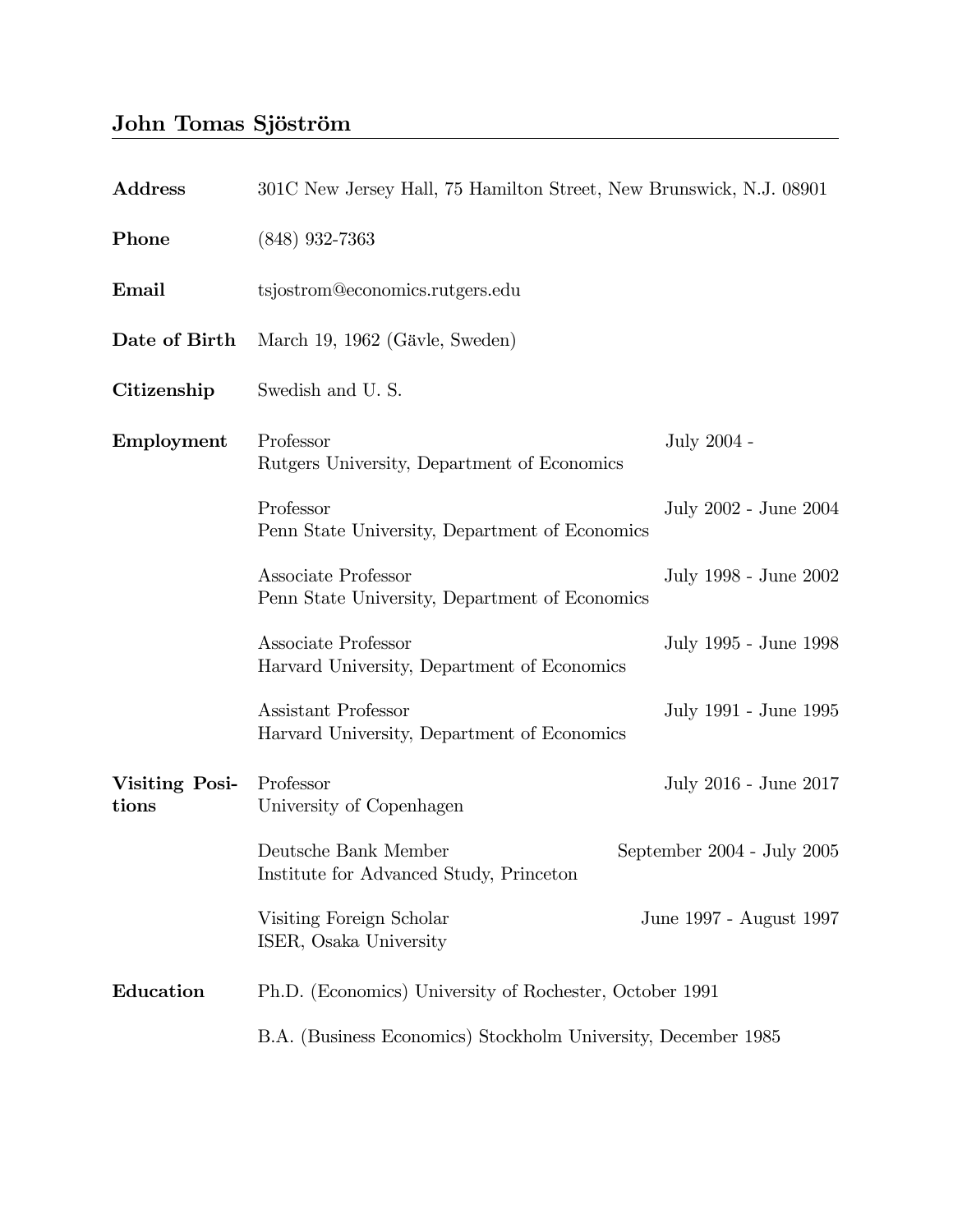| <b>Dissertation</b>                     | <i>Essays on Implementation Theory</i> , October 1991. Advisor: William Thom-<br>son                                                                                                                                                                    |  |
|-----------------------------------------|---------------------------------------------------------------------------------------------------------------------------------------------------------------------------------------------------------------------------------------------------------|--|
| Grants                                  | NSF Grant SES-0111527, 2001 - 2003                                                                                                                                                                                                                      |  |
|                                         | Bank of Sweden Tercentenary Foundation, 1987 - 1991                                                                                                                                                                                                     |  |
|                                         | Royal Swedish Academy of Sciences, 1987 - 1991                                                                                                                                                                                                          |  |
| Editorial and<br><b>Other Positions</b> | Member of the Royal Swedish Academy of Sciences, 2013 -                                                                                                                                                                                                 |  |
|                                         | Member of the Prize Committee, Bank of Sweden Prize in Economic Sci-<br>ences in Memory of Alfred Nobel, 2007 - 2018                                                                                                                                    |  |
|                                         | Editor, Scandinavian Journal of Economics, 2017 - 2019                                                                                                                                                                                                  |  |
|                                         | Associate Editor, Mathematical Social Sciences, 2006 - 2010                                                                                                                                                                                             |  |
|                                         | Associate Editor, <i>Economics Bulletin</i> , 2003 - 2010                                                                                                                                                                                               |  |
|                                         | Associate Editor, <i>International Journal of Game Theory</i> , 2003 - 2009                                                                                                                                                                             |  |
| <b>Books</b>                            | <b>Publications in</b> "Redesigning Microcredit" with A. Rai, in Oxford Handbook of Market<br>Design, edited by Z. Neeman, A. Roth and N. Vulkan. Oxford University<br>Press $(2013)$                                                                   |  |
|                                         | "The Hobbesian Trap" with S. Baliga, in <i>Oxford Handbook of the Eco-</i><br>nomics of Peace and Conflict, edited by M. Garfinkel and S. Skaperdas.<br>Oxford University Press (2012)                                                                  |  |
|                                         | "Mechanism Design: Recent Developments" with S. Baliga, in The New<br>Palgrave Dictionary of Economics, 2nd Edition, edited by L. Blume and<br>S. Durlauf. Palgrave Macmillan (2008)                                                                    |  |
|                                         | "Trade, Income Transfers, Developing Countries, and the Core" with C.<br>Kowalczyk, in New Developments in International Trade: Theoretical and<br><i>Empirical Investigations</i> , edited by S. Katayama and K. Miyagiwa. Kobe<br>University $(2003)$ |  |
|                                         | "Implementation Theory" with E. Maskin, in <i>Handbook of Social Choice</i><br>and Welfare Vol. 1, edited by K. Arrow, A. Sen, and K. Suzumura.<br>North-Holland (2002)                                                                                 |  |
|                                         |                                                                                                                                                                                                                                                         |  |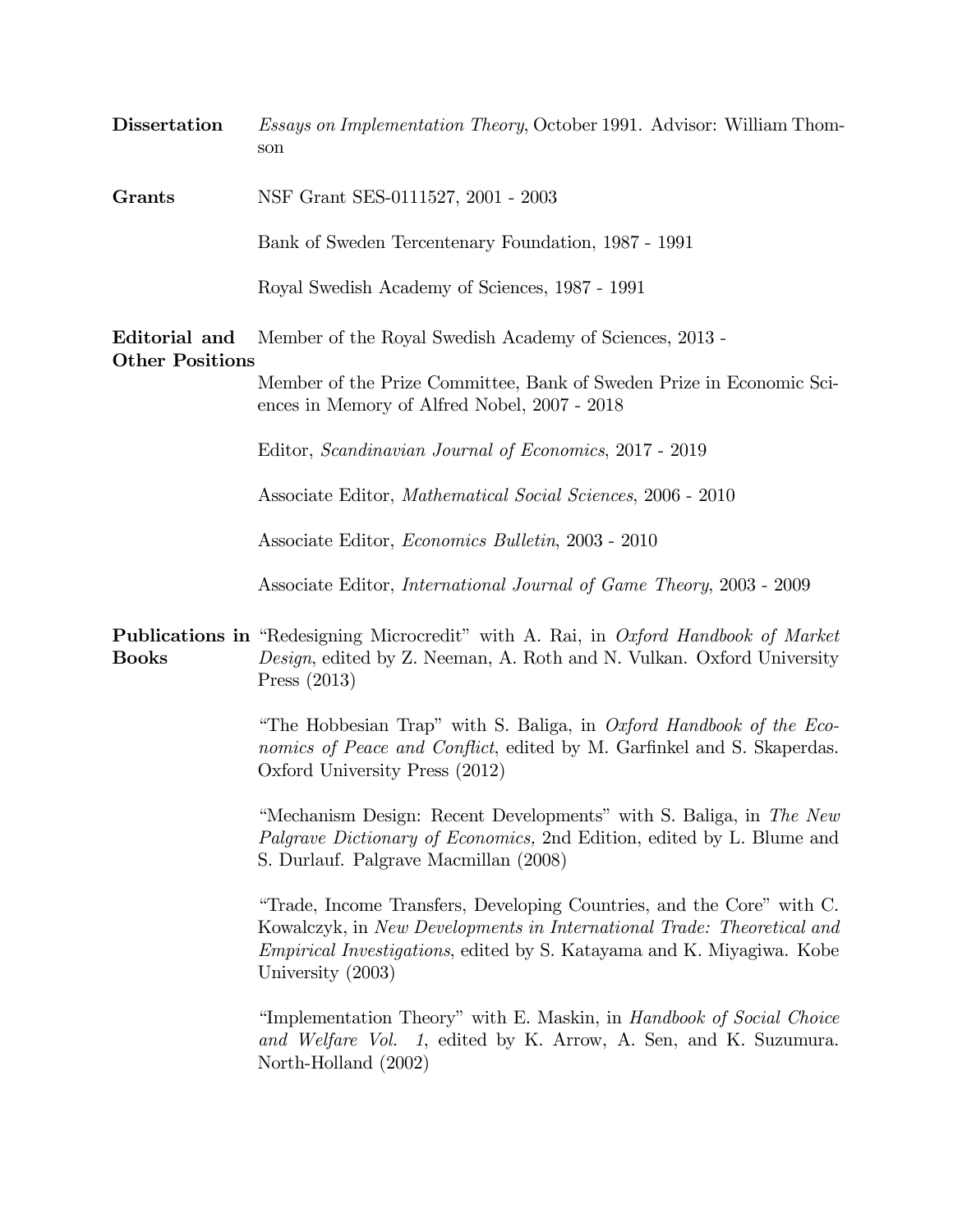"Learning in Games: Fictitious Play Dynamics" with V. Krishna, in Co*operation: a Game Theoretic Approach*, NATO-ASI Series F Vol. 55, edited by S. Hart and A. Mas-Colell. Springer-Verlag (1996)

"Evolution in Games: Replicator Dynamics" with V. Krishna, in Cooperation: a Game Theoretic Approach, NATO-ASI Series F Vol. 55, edited by S. Hart and A. Mas-Colell. Springer-Verlag (1996)

**Publications in** "The Strategy and Technology of Conflict" with S. Baliga, *Journal of* **Journals** *Political Economy* (forthcoming)

> "Sovereign Debt: Election Concerns and the Democratic Disadvantage" with A. Dhillon and A. Pickering, *Oxford Economic Papers* (2019) 71: 320-343

"Why Do Irrelevant Alternatives Matter? An fMRI-TMS Study of Context-Dependent Preferences" with H.-K. Chung, H.-J. Lee, Y.-T. Lu, F.-Y. Tsuo, T.-S. Chen, C.-F. Chang, C.-H. Juan, W.-J. Kuo and C.-Y. Huang, Journal of Neuroscience (2017) 29 November: 11647-11661

"Bargaining and War: A Review of Some Formal Models" with S. Baliga, Korean Economic Review (2013) 29:235-266

"The Strategy of Manipulating Conflict" with S. Baliga, *American Eco*nomic Review (2012) 102:2897-2922

"Maurice Allais: Dynamic Equilibrium Theory Ahead of its Time," *His*tory of Economics Review (2012) Summer: 85-100

"Pre-Electoral Coalitions and Post-Election Bargaining" with S. Bandyopadhyay and K. Chatterjee, *Quarterly Journal of Political Science* (2011)  $6:1-53$ 

"Domestic Political Survival and International Conflict: Is Democracy Good for Peace?" with S. Baliga and D. Lucca, Review of Economic *Studies* (2011) 78:458-486

"The Recursive Core for Non-Superadditive Games" with C.Y. Huang, Games (2010) 1:66-88

"Global Free Trade is in the Core of a Customs Union Game" with H. Konishi and C. Kowalczyk, Review of International Economics special issue in memory of Koji Shimomura (2009) 17:304-309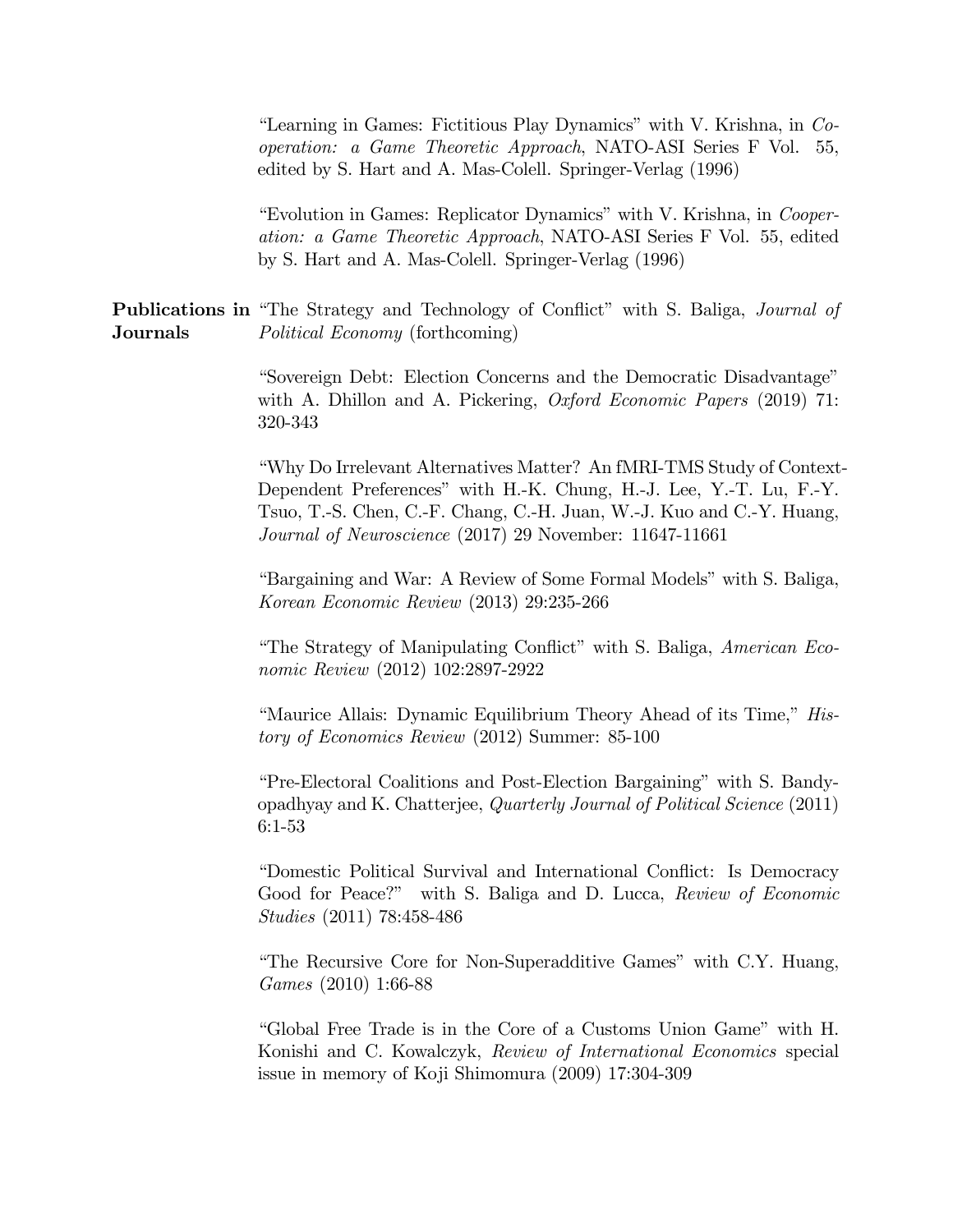"Intuition and Deliberation: Two Systems for Strategizing in the Brain" with W.J. Kuo, Y.P. Chen, Y.H. Wang and C.Y. Huang, Science (2009) 24 April: 519-522

"Contracting with Third Parties" with S. Baliga, American Economic Journal: Microeconomics (2009) 1:75-100

"Strategic Ambiguity and Arms Proliferation" with S. Baliga, Journal of *Political Economy* (2008) 116:1023-1057

"Entrepreneurial Talent, Occupational Choice and Trickle Up Policies" with M. Ghatak and M. Morelli, *Journal of Economic Theory* (2007) 137:27-48

"Secure Implementation" with T. Saijo and T. Yamato, Theoretical Eco*nomics* (2007) 2:203-229

"Secure Implementation Experiments: Do Strategy-proof Mechanisms Really Work?" with T. Cason, T. Saijo and T. Yamato, *Games and Economic Behavior* (2006) 57:206-235

"Implementation of the Recursive Core for Partition Function Form Games" with C.Y. Huang, Journal of Mathematical Economics (2006) 42:771-793

"Public Debt, Migration and Shortsighted Politicians" with C. Schultz, Journal of Public Economic Theory (2004) 6:655-674

"Arms Races and Negotiations" with S. Baliga, Review of Economic Stud $ies(2004) 71:351-369$ 

"Is Grameen Lending Efficient? Repayment Incentives and Insurance in Village Economies" with A. Rai, Review of Economic Studies (2004) 71:217-234

"Consistent Solutions for Cooperative Games with Externalities" with C.Y. Huang, *Games and Economic Behavior* (2003) 43:196-213

"Occupational Choice and Dynamic Incentives" with M. Ghatak and M. Morelli, Review of Economic Studies (2001) 68:781-810

"Local Public Goods, Debt and Migration" with C. Schultz, Journal of *Public Economics* (2001) 80:313-337

"Optimal Design of Peer Review and Self Assessment Schemes" with S. Baliga, Rand Journal of Economics (2001) 32:27-51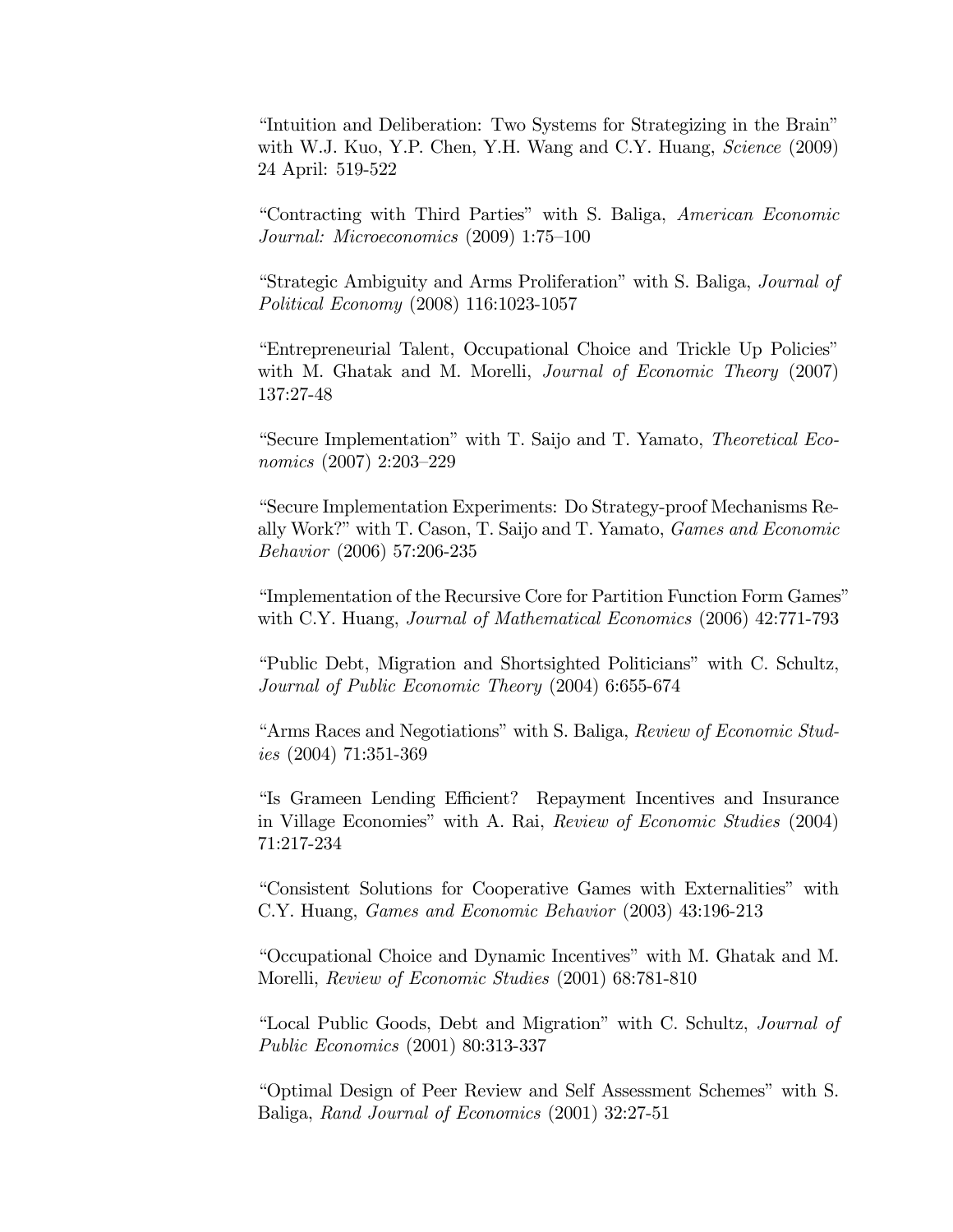"Insider Bargaining Power, Starting Wages, and Involuntary Unemployment" with N. Gottfries, *Scandinavian Journal of Economics* (2000) 104:669-688

"Trade as Transfers, GATT and the Core" with C. Kowalczyk, *Economics* Letters (2000) 66:163-169

"Interactive Implementation" with S. Baliga, *Games and Economic Be*havior (1999) 27:38-63

"Undominated Nash Implementation with Collusion and Renegotiation," Games and Economic Behavior (1999) 26:337-352

"Decentralization and Collusion" with S. Baliga, Journal of Economic *Theory* (1998) 83:196-232

"On the Convergence of Fictitious Play" with V. Krishna, Mathematics of Operations Research (1998) 23:479-511

"The Theory of Implementation when the Planner is a Player" with S. Baliga and L. Corchon, *Journal of Economic Theory* (1997) 77:15-33

"Competition and the Evolution of Efficiency" with M. Weitzman, Journal of Economic Behavior and Organization (1996) 30:25-43

"Implementation and Information in Teams," Economic Design (1996) 1:327-341

"Credibility and Renegotiation of Outcome Functions in Economics," Japanese *Economic Review* (1996) 47:157-169

"Implementation by Demand Mechanisms," Economic Design (1996) 1:343-354

"Profit Sharing, Employment Efficiency and Wage Stability" with N. Gottfries, Scandinavian Journal of Economics (1995) 97:281-294

"Bringing GATT into the Core" with C. Kowalczyk, *Economica* (1994) 61:301-317

"Implementation in Undominated Nash Equilibria Without Integer Games," Games and Economic Behavior (1994) 6:502-511

"Implementation in Perfect Equilibria," Social Choice and Welfare (1993) 10:97-106